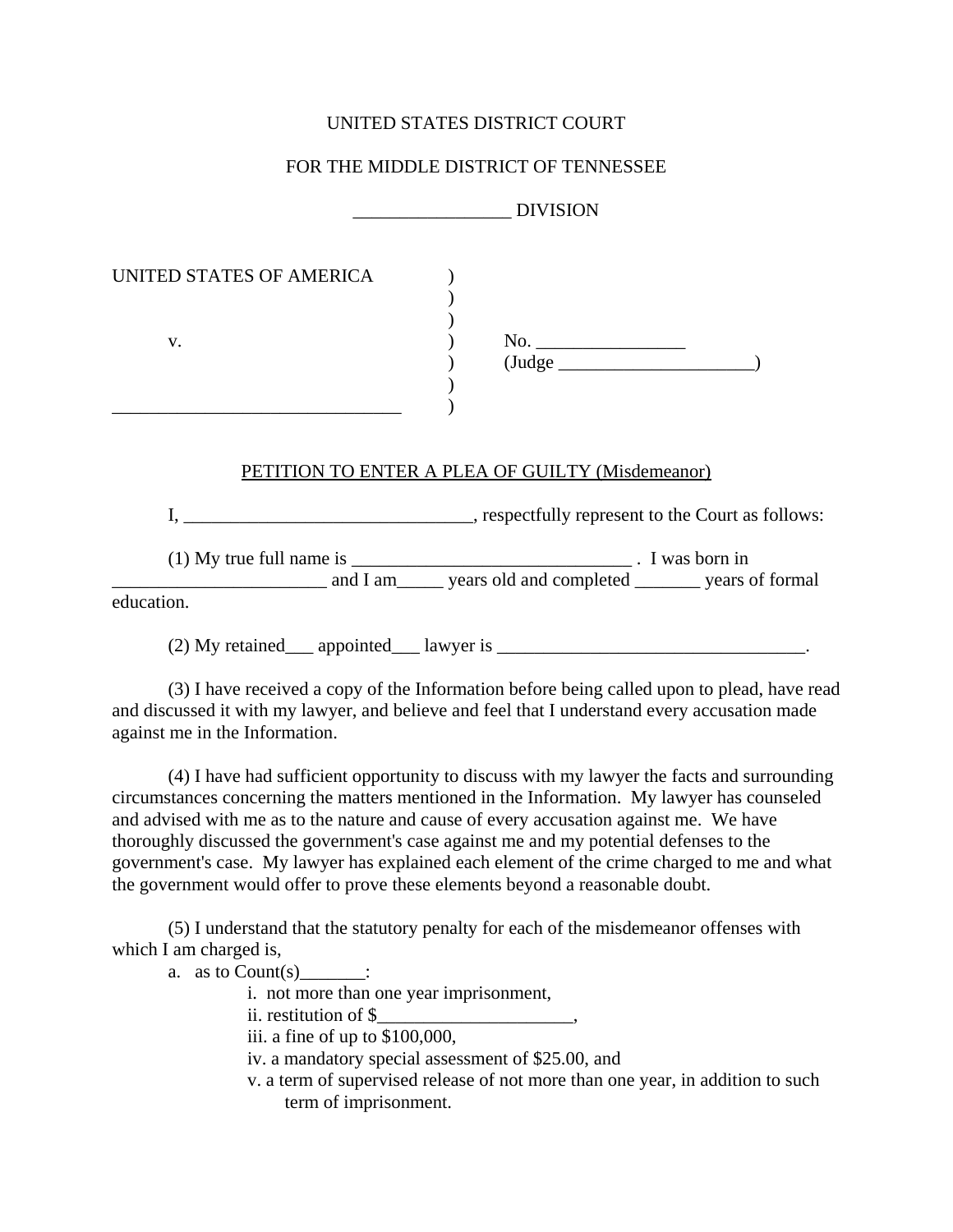- b. as to  $Count(s)$  :
	- i. not more than one year imprisonment,
	- ii. restitution of \$\_\_\_\_\_\_\_\_\_\_\_\_\_\_\_\_\_\_\_\_\_,
	- iii. a fine of up to \$100,000,
	- iv. a mandatory special assessment of \$25.00, and
	- v. a term of supervised release of not more than one year, in addition to such term of imprisonment.
- c. as to  $Count(s)$  :
	- i. not more than one year imprisonment,
	- ii. restitution of \$\_\_\_\_\_\_\_\_\_\_\_\_\_\_\_\_\_\_\_\_\_\_,
	- iii. a fine of up to \$100,000,
	- iv. a mandatory special assessment of \$25.00, and
	- v. a term of supervised release of not more than one year, in addition to such term of imprisonment.
- d. as to  $Count(s)$  :
	- i. not more than one year imprisonment,
	- ii. restitution of \$\_\_\_\_\_\_\_\_\_\_\_\_\_\_\_\_\_\_\_\_\_\_,
	- iii. a fine of up to \$100,000,
	- iv. a mandatory special assessment of \$25.00, and
	- v. a term of supervised release of not more than one year, in addition to such term of imprisonment.

I understand that terms of imprisonment for convictions on more than one count may be ordered to run concurrently or consecutively with each other [and that a sentence on Count \_\_\_ would be required to run consecutively with a sentence on Count [1].

(6) I have been advised that I will be sentenced to a sentence sufficient but not greater than necessary to satisfy the goals of sentencing specified in 18 U.S.C. § 3553(a). One consideration will be Guidelines established by the United States Sentencing Commission. I understand that these Guidelines are advisory, but that the Court must take account of the Guidelines together with other sentencing goals. My lawyer and I have discussed the calculation of the Guidelines in my case. My lawyer has given me an estimate of the Guidelines range that may apply in my case. I realize that this is simply my lawyer's estimate. I understand that my advisory Guideline range will be calculated by the United States Probation Officer who prepares the presentence report in my case. This estimation is subject to challenge by either me or the government, unless prohibited by a plea agreement. The final Guideline calculation will be made by the Court. I further understand that I may be sentenced to a fine to be calculated through the Guidelines. No fine will be imposed if the Judge finds me unable to pay any fine. Considered in this fine may be the amount of financial loss to the victim or gain to me as well as the costs of any confinement or probation supervision. The Court may also order that restitution be made to any victim of the offense. [If I am convicted of any offense specified in 18 U.S.C. §3663A(c), or as otherwise required by law, restitution is mandatory.] I have a right to an appeal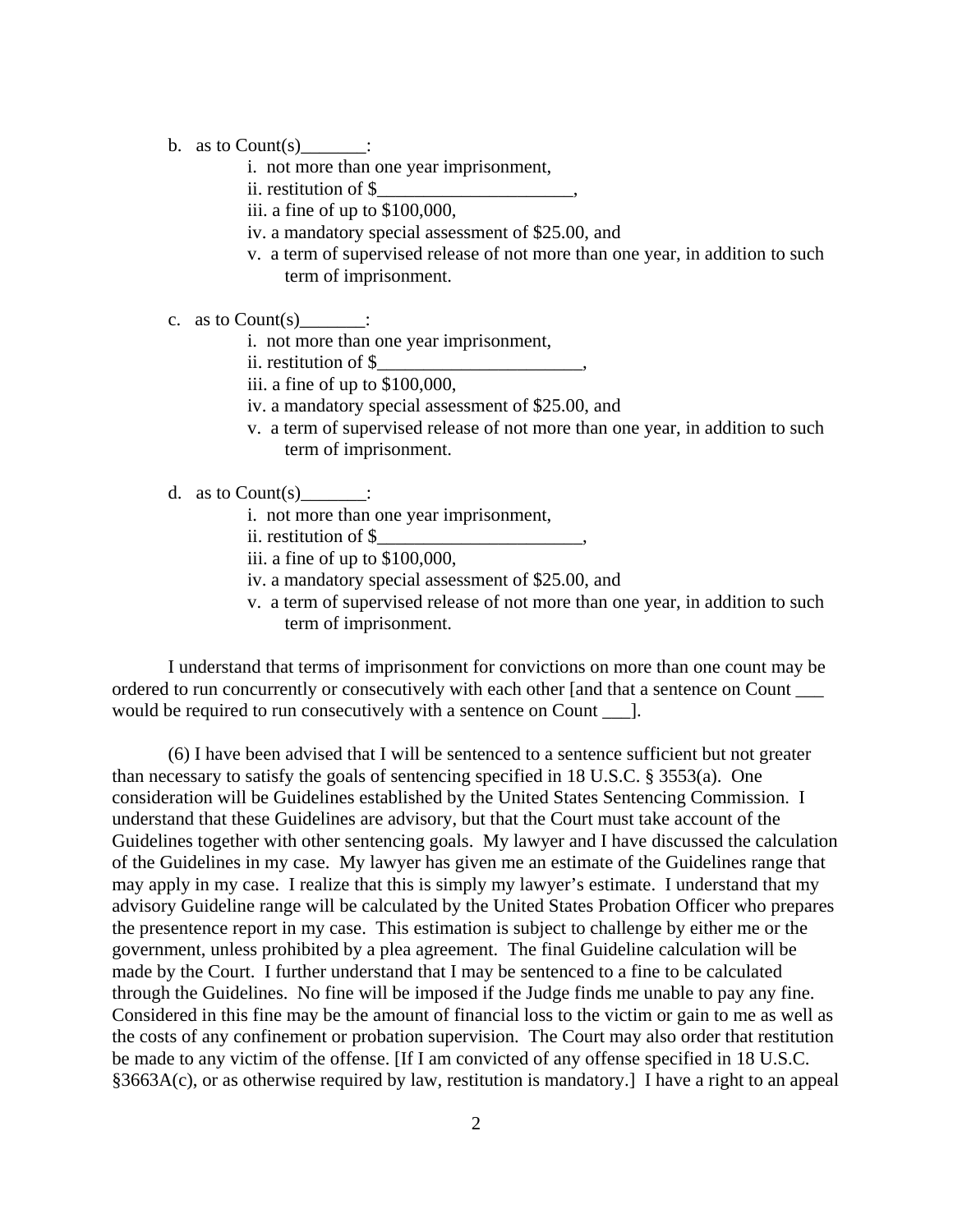of my sentence under Rule  $58(g)$  of the Federal Rules of Criminal Procedure unless waived in the plea agreement.

(7) I understand that I am not eligible for a sentence of probation if I receive any sentence of imprisonment. I have been informed that under the present federal sentencing system there is no parole. I will receive only 54 days good time credit per year and it will not vest until the end of each year. I further understand that if I am sentenced to a period of supervised release and I violate the terms of that supervised release, upon revocation I could be imprisoned again.

(8) I understand that should this plea of guilty be accepted, I will have a criminal conviction in the eyes of the law for the rest of my life. This means, under present law, that (a) If I am presently on probation, parole, or supervised release, whether state or federal, the fact that I have been convicted may be used to revoke my probation, parole or supervised release regardless of what sentence I receive on this case; (b) If I am convicted of any crime in the future, whether state or federal, this conviction may be used to increase that sentence; (c) I may have to disclose the fact that I have a conviction when applying for employment and such disclosure may result in my not getting some jobs and having difficulty in getting others. [If I have been convicted of certain drug offenses, my conviction may result in my losing entitlement to certain federal benefits pursuant to the Anti-Drug Abuse Act of 1988.] I understand that this list may not include all of the adverse consequences of my conviction in this case.

(9) I understand that I can plead "NOT GUILTY" to any or all offenses charged against me, and continue to plead "NOT GUILTY", and that if I choose to plead not guilty, the Constitution guarantees me (a) the right to a speedy and public trial by jury; (b) the right not to testify and no implication of guilt would arise by my failure to do so; (c) the right to be presumed innocent until such time, if ever, that the government proves my guilt beyond a reasonable doubt to the satisfaction of a court and jury; (d) the right to see and hear all the witnesses and to cross-examine any witness who may testify against me; (e) the right to use the power and process of the court to compel the production of any evidence, including the attendance of any witnesses, in my favor; and to testify in my own behalf if I choose to do so; (f) the right to have the assistance of counsel in my defense at all stages of the proceedings; (g) if I am convicted at such trial I have the right to appeal with a lawyer to assist me and the appeal will not cost me any money if I am indigent. I understand that if the Court accepts my plea that there will be no jury trial and that I will be convicted of the count(s) to which I plead just as if a jury found me guilty of the charge(s) following a trial. The Court may then impose sentence upon me within the limits set forth in any plea agreement stated in paragraph (13), subject to the maximum punishments set forth in paragraph (5).

(10) No officer or agent of any branch of government (federal, state or local), nor any other person, has guaranteed me what sentence I will receive. If there are any agreements between myself and my lawyer and the prosecution concerning my plea they are fully set forth in paragraph (13) below. I understand that, even with a plea agreement, no person can bind the Judge to give any particular sentence in my case. If the Judge rejects an agreement pursuant to Federal Rule of Criminal Procedure  $11(c)(1)(A)$  or  $(C)$ , I will be offered the opportunity to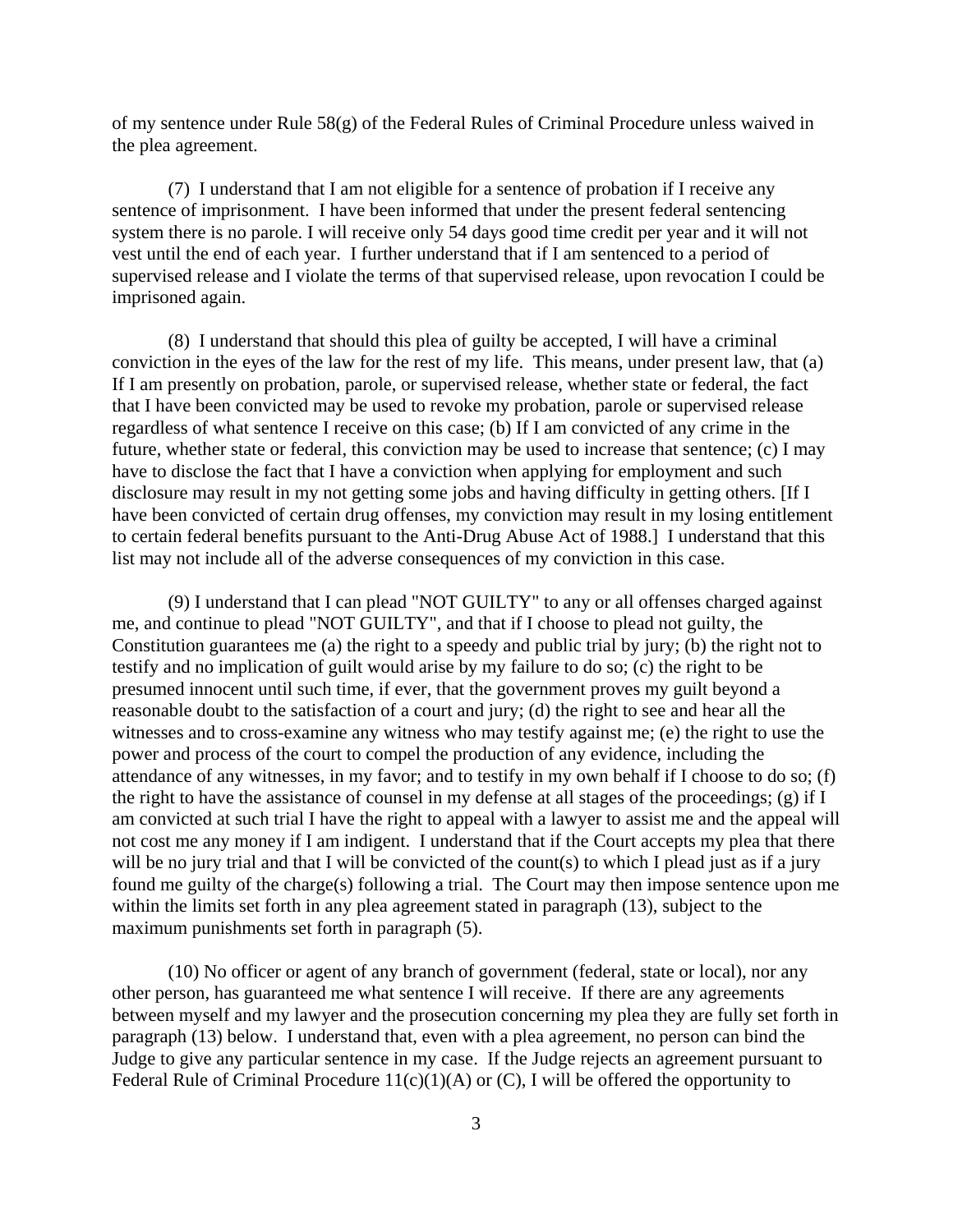withdraw my guilty plea. If the Judge rejects a recommendation made pursuant to Rule  $11(c)(1)(B)$ , I have no right to withdraw my plea. I understand that, if the Judge decides to make a recommendation about where I should serve any incarceration, that recommendation is not a promise or a guarantee, but only a recommendation, and is not binding on the Bureau of Prisons, which will make the final decision (after I am sentenced) about where I will be incarcerated.

(11) My lawyer has done all the investigation and research in this case that I have asked her/him to do, and has reviewed with me the discovery material provided by the Government. I am satisfied with her/his representation at this point.

(12) Fully understanding my rights to plead "NOT GUILTY" and fully understanding the consequence of my plea of guilty, I wish to plead "GUILTY" and respectfully request the Court to accept my plea as follows:

(13) This plea is a result of a plea agreement between my lawyer and the prosecution under the provisions of Rule 11 of the Federal Rules of Criminal Procedure. The plea agreement is as follows:

(14) I offer my plea of "GUILTY" freely and voluntarily and of my own accord; also my lawyer has explained to me, and I feel and believe I understand, this petition.

(15) I am not under the influence of either drugs or alcohol.

(16) I request the Court to enter now my plea of "GUILTY" as set forth in paragraph (12) of this petition, in reliance upon my statements made in this petition.

(17) Recognizing that the Court may reserve acceptance of this plea pending the receipt of the pre-sentence report, I agree that the pre-sentence report may be disclosed to the United States Attorney, my counsel and myself, prior to the sentencing hearing.

Signed by me in open court under the penalties of perjury in the presence of my lawyer, this the  $\_\$  day of  $\_\_\_\_\_\_\$ , 20 $\_\_\_\$ .

Defendant

\_\_\_\_\_\_\_\_\_\_\_\_\_\_\_\_\_\_\_\_\_\_\_\_\_\_\_\_\_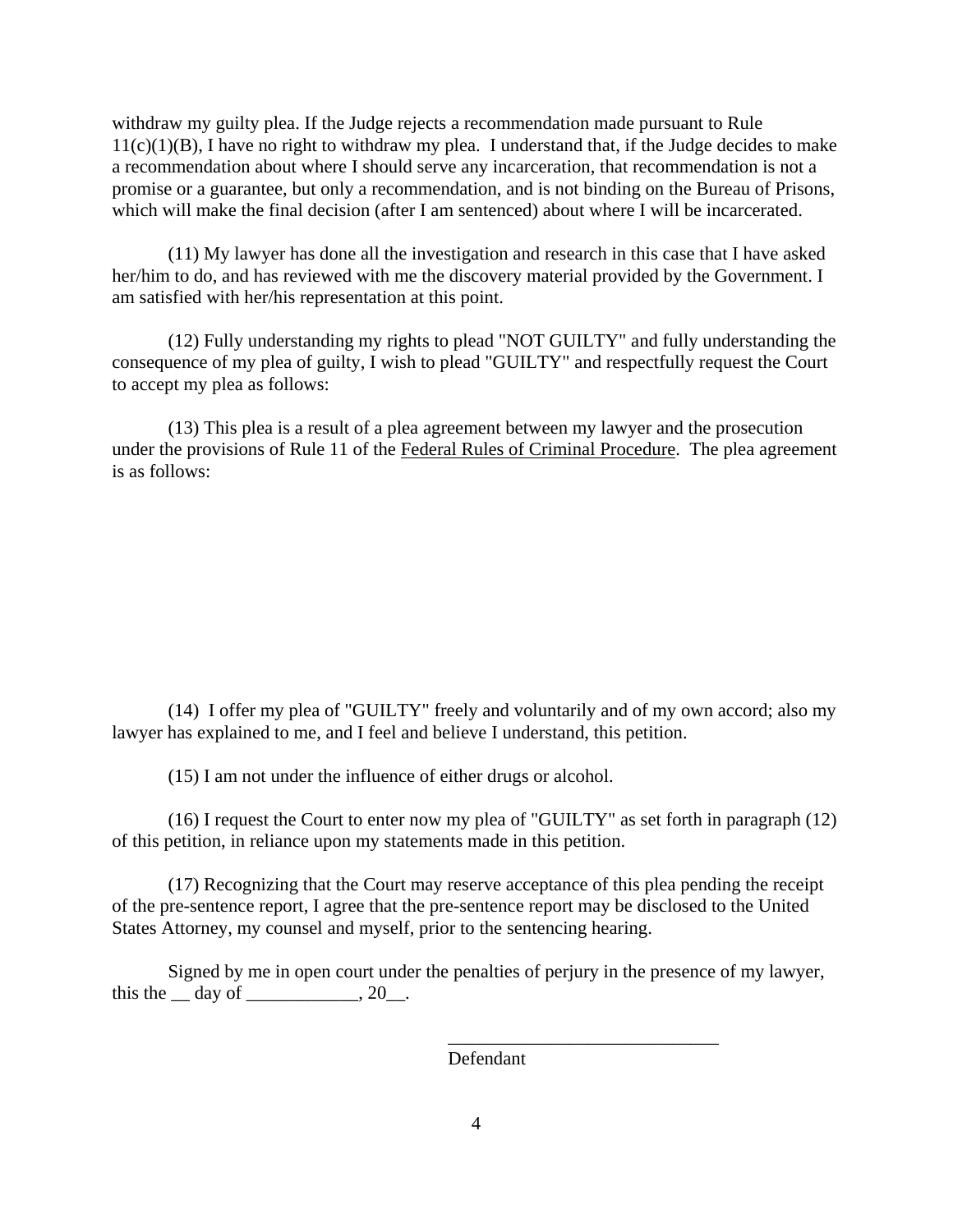### ACKNOWLEDGMENT OF GOVERNMENT ATTORNEY

The maximum punishment, plea and plea agreement (if any) are accurately stated above.

Lawyer for Government

\_\_\_\_\_\_\_\_\_\_\_\_\_\_\_\_\_\_\_\_\_\_\_\_\_\_\_\_

## CERTIFICATE OF COUNSEL

The undersigned, as lawyer and counselor for \_\_\_\_\_\_\_\_\_\_\_\_\_\_\_\_\_, hereby certifies as follows:

(1) I have read and fully explained to \_\_\_\_\_\_\_\_\_\_\_\_\_\_\_\_\_\_ all the accusations against him/her in this case;

(2) To the best of my knowledge and belief each statement set forth in the foregoing petition is accurate and true;

(3) In my opinion the plea of "GUILTY" as offered by \_\_\_\_\_\_\_\_\_\_\_\_\_\_\_\_\_ in paragraph (12) of the foregoing petition, is voluntarily and understandingly made; and I recommend to the Court that the plea of "GUILTY" be accepted and entered as requested in paragraph (12) of the foregoing petition.

Signed by me in open court in the presence of my client this \_\_\_\_\_\_ day of \_\_\_\_\_\_,  $20$ \_\_\_\_\_.

Lawyer for the Defendant

\_\_\_\_\_\_\_\_\_\_\_\_\_\_\_\_\_\_\_\_\_\_\_\_\_\_\_\_\_\_\_